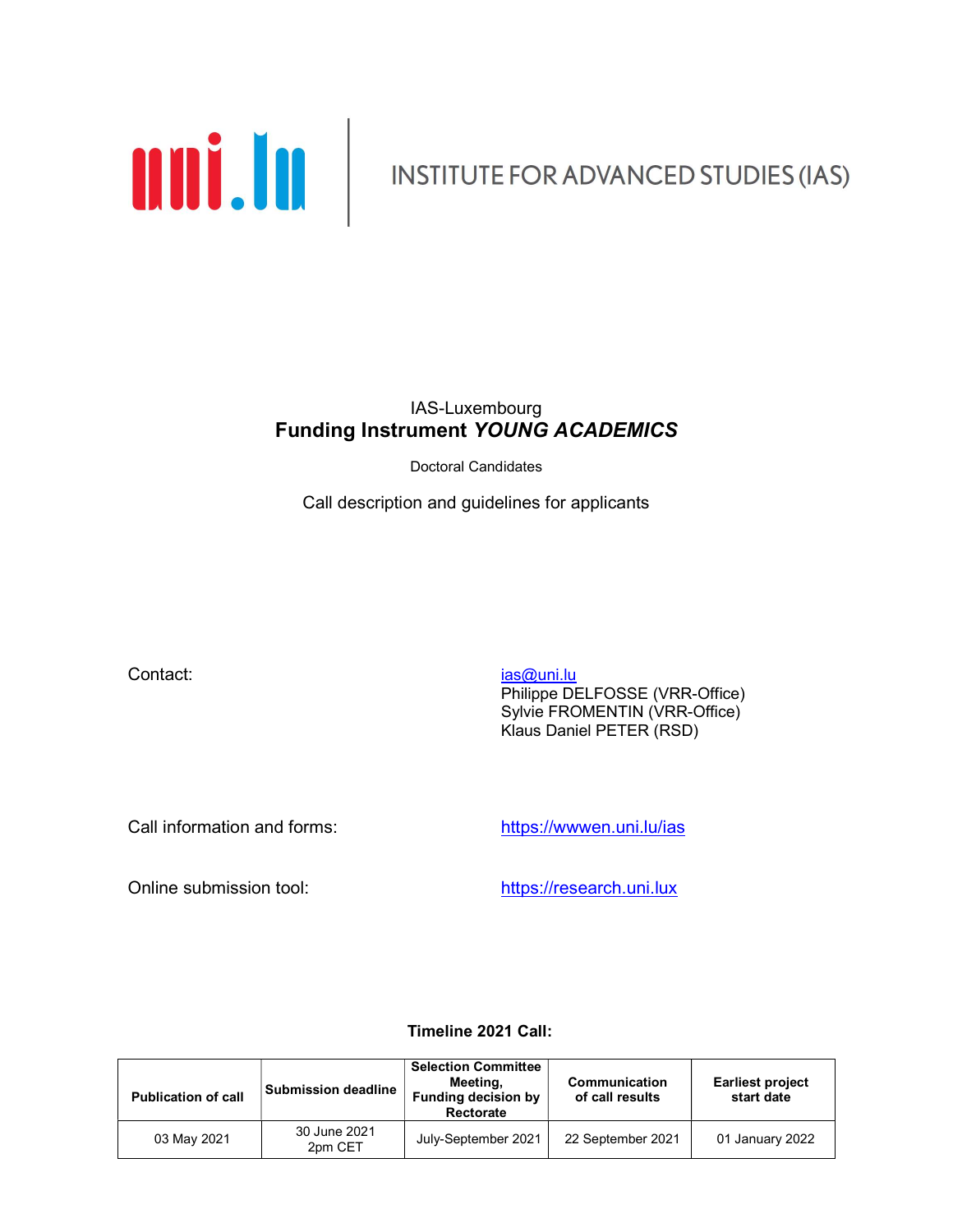# YOUNG ACADEMICS

### (Doctoral Candidates)

# Description and application guidelines.

The Institute for Advanced Studies – Luxembourg (IAS) provides funding opportunities and a propitious interdisciplinary environment to attract talented doctoral candidates (Early Stage Researchers – ESR), who wish to conduct their doctoral research in an interdisciplinary environment within research groups and partners of the University of Luxembourg. The programme is explicitly open to all disciplines, topics and sectors within the academic competences of UL.

# Table of Contents

| 2.4 Intellectual property rights (IPR), acknowledgement, and authorship6 |  |  |
|--------------------------------------------------------------------------|--|--|
|                                                                          |  |  |
|                                                                          |  |  |
|                                                                          |  |  |
|                                                                          |  |  |
|                                                                          |  |  |
|                                                                          |  |  |
|                                                                          |  |  |
|                                                                          |  |  |
|                                                                          |  |  |
|                                                                          |  |  |

### PRELIMINARY REMARKS

- YOUNG ACADEMICS 2021 call This is the first call for YOUNG ACADEMICS for doctoral projects within the frame of the IAS. The YOUNG ACADEMICS call is open to all disciplines, topics and sectors. The selection criteria are the academic excellence of the candidate and the quality of the proposed interdisciplinary project.
- $\bullet$  The first deadline for project submission is on 30<sup>th</sup> June 2021. The Research Support Department (RSD) and the Research Facilitators are the first contact in case of questions (ias@uni.lu). Project submission forms and useful information are available on the IAS web pages<sup>1</sup>.

<sup>1</sup> IAS-Luxembourg : https://wwwen.uni.lu/ias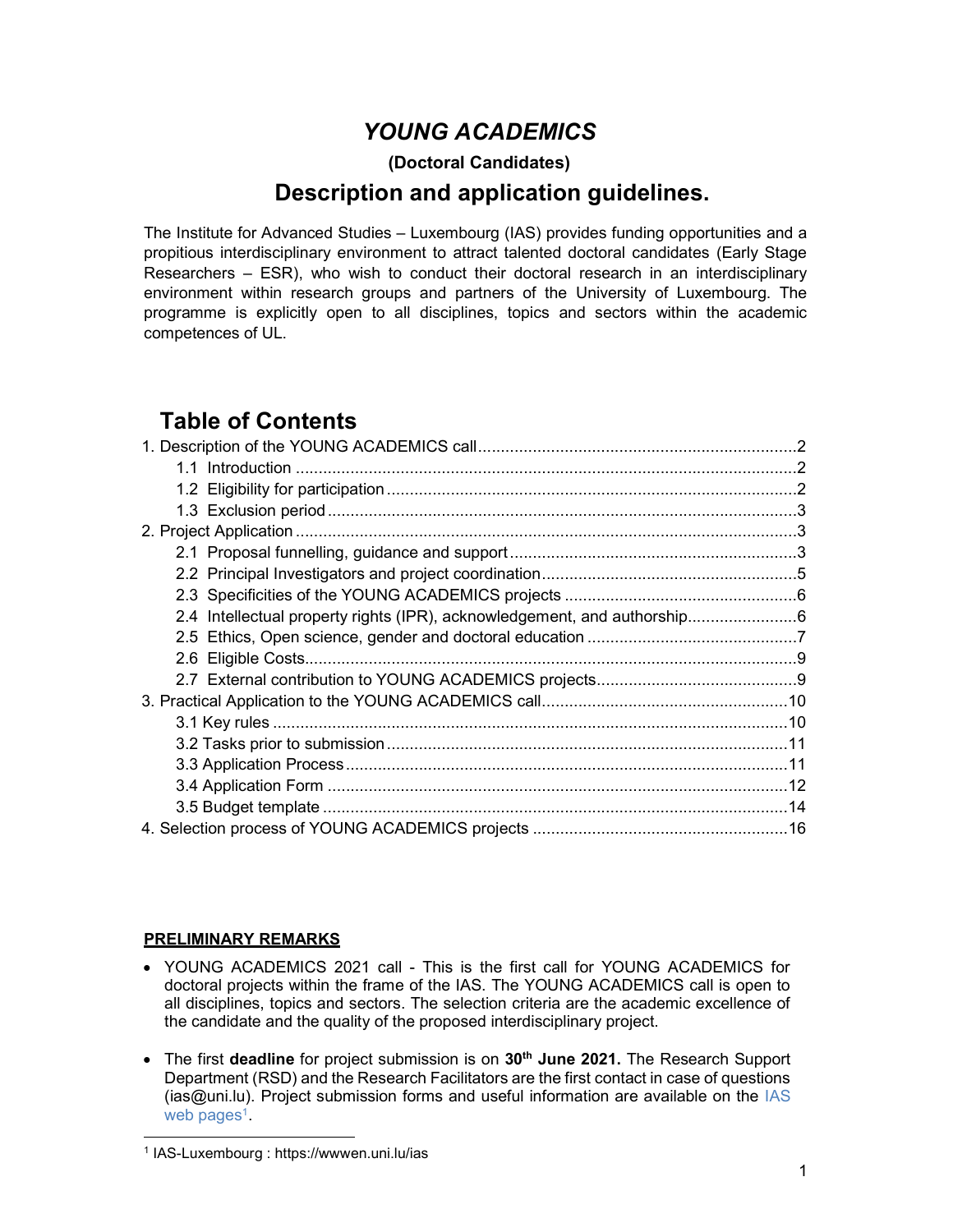# 1. Description of the YOUNG ACADEMICS call

# 1.1 Introduction

The funding instrument YOUNG ACADEMICS (doctoral candidates - ESR) is part of the Institute for Advanced Studies (IAS) of the University of Luxembourg, and has the objective to attract outstanding doctoral candidates, who wish to conduct their interdisciplinary research in a consortium grouping distinct UL's departments within a faculty, distinct research groups within an interdisciplinary centre, or research groups from distinct entities, and, potentially, external partners. Their interdisciplinary project must run under the responsibility of two academic staff of the University, who both hold the rights to supervise doctoral candidates (UL-ADR-holders, in the sense of Autorisation à diriger des recherches, Law on the organisation of the University, Art. 21). ADR holders from outside the University are not eligible, with the exception of Affiliated Professors under specific conditions.

This instrument aims to contribute to position UL as the place to be for interdisciplinary research and as an attractive institution with appealing working conditions. Driven by excellence and interdisciplinarity, the YOUNG ACADEMICS call is open to all disciplines and sectors. Young Academics have thus the opportunity to conduct an intersectoral doctoral research in partnership with industry or the public sector. The candidate is expected to build his/her independent researcher's profile, critical thinking, and gain strong professional skills to lead research activities.

The YOUNG ACADEMICS will be organised through an IAS community of doctoral researchers who will benefit from UL's top research infrastructures and a training program in disciplinary, interdisciplinary and transversal skills, all of which contributing to career development. Doctoral researchers who have been granted a YOUNG ACADEMICS project do automatically join the IAS-Luxembourg in the IAS doctoral community.

The eligible costs are detailed in the section 2.6 of this document.

# 1.2 Eligibility for participation

The interdisciplinary nature and the quest for excellence of YOUNG ACADEMICS projects, condition that they are typically initiated by the doctoral researcher through close interaction with 2 UL-ADR-holders. The interdisciplinary doctoral project runs under the formal responsibility of 2 UL-ADR-holders from distinct disciplines (distinct departments in faculties or distinct research groups in interdisciplinary centres, or from two distinct entities). The formal endorsement of an application by at minima two UL-ADR-holders is an eligibility criterion. Each UL-ADR-holder can only participate to one doctoral project per call. In accordance with rules and regulation in-force at  $UL^2$ , the doctoral candidate is under the supervision of one formal UL-ADR holder, the respective supervision effort of the members of the thesis supervision committee (CET) being described in the doctoral education agreement (DEA).

Candidates holding a Master degree (or equivalent to level 7, as legally defined) are eligible to apply for admission to doctoral studies at UL and run a YOUNG ACADEMICS project of the IAS-Luxembourg.

Candidates who are currently finishing their master and will obtain it before the start of the

<sup>2</sup> https://wwwen.uni.lu/studies/doctoral\_education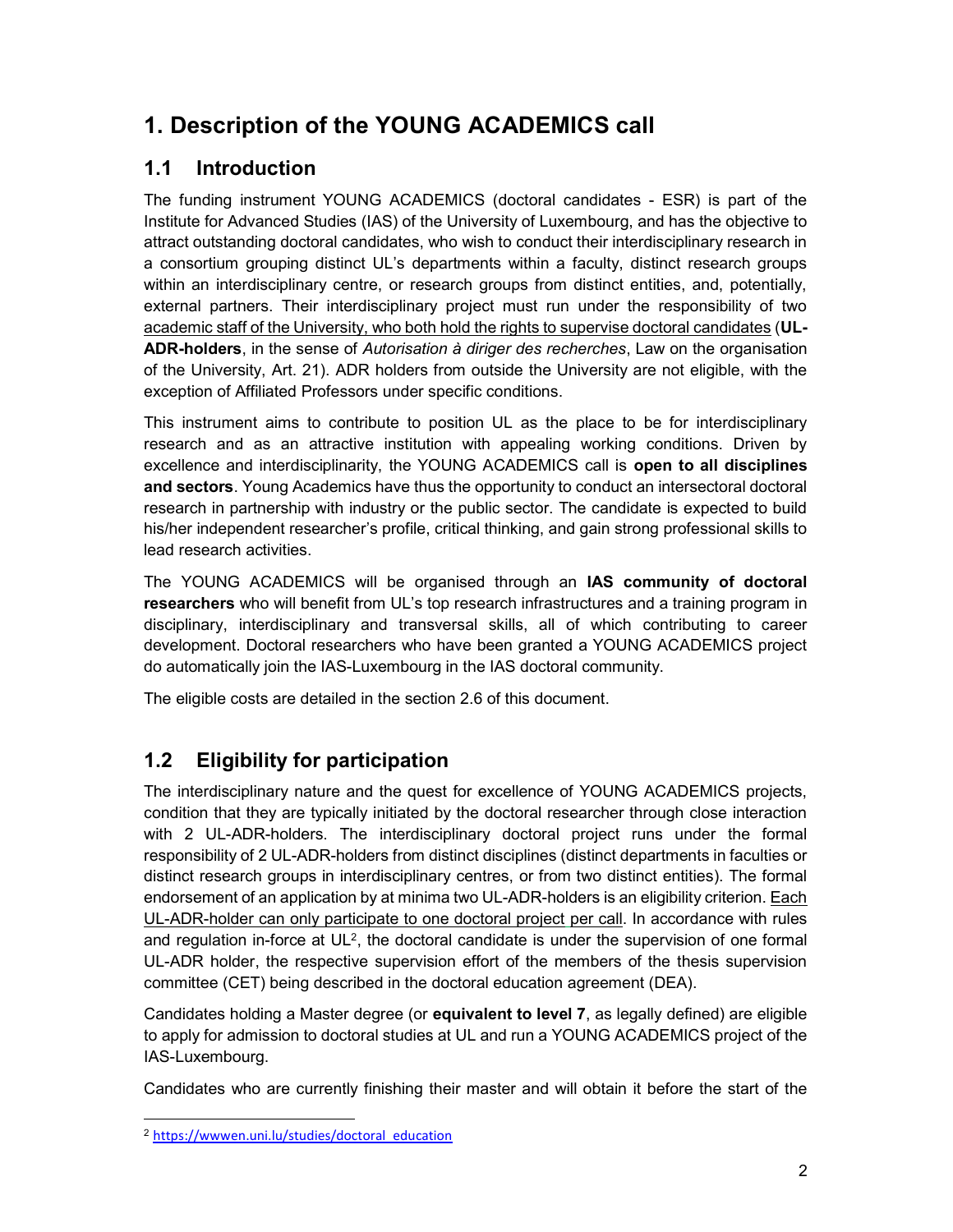project, are eligible.

NB: Please be aware that doctoral candidate from outside Europe must hold a postgraduate diploma (Master's or equivalent to level 7) obtained in Luxembourg and/or a foreign qualification. Upon arrival in Luxembourg, candidates with foreign qualifications must have them registered on the register of certificates at the Ministry of the Higher Education and Research (MESR) <sup>3</sup>.

YOUNG ACADEMICS provides funding exclusively to the selected candidates who will receive a fixed term contract with UL. Nevertheless, the project can include Luxemburgish or foreign research partners (organisations or individuals) from the public or private sector as "noncontracting partners" to the project without direct financial support from UL. In such case, the participation and the funding contribution of the partner institution should be clearly defined in the project description.

Professors affiliated to the University of Luxembourg (in the sense of Professeurs affiliés, Law on the organisation of the University, Art. 28) are eligible to co-supervise Young Academics of the IAS with UL-ADR-holders, under the conditions that the doctoral position is co-funded by, and contracted with, their respective institution. Young Academics co-supervised by an Affiliate Professor will undergo the same selection process and will integrate the community of doctoral candidates of the IAS – Luxembourg.

# 1.3 Exclusion period

Applications, which have been submitted in previous calls and have not been retained for funding cannot be resubmitted in following calls. Participants in the YOUNG ACADEMICS call will confirm that the research planned in the submitted project is not funded by other means.

# 2. Project Application

-

# 2.1 Proposal funnelling, guidance and support

In order to seek excellent applicants, the ESR candidate is the initiator of the process by submitting a short document of 15 lines maximum about the research idea. The candidate uploads personal data and the research idea on a dedicated platform (details of this first step submission are provided in this section under Step 1: Funnelling phase). A list of the disciplines and associated UL-ADR-holders available at UL will be provided to each candidate, after completion of Step 1, to ease the identification of potential supervisors. In their turn, UL-ADR-holders will identify complementary domain colleagues holding an ADR to ensure the interdisciplinary dimension of the co-supervised project. This phase and criterion will force a contact between the ESR and researchers of UL to guide the candidate scientifically, to improve and further elaborate the doctoral thesis proposal and to act as a funnel for the evaluation and candidate ranking. The funnelling of applications will allow the evaluation panel, the IAS Scientific Council, to concentrate on promising and endorsed applicants.

<sup>3</sup> https://guichet.public.lu/en/citoyens/enseignement-formation/etudes-superieures/reconnaissancediplomes/inscription-registre-titres.html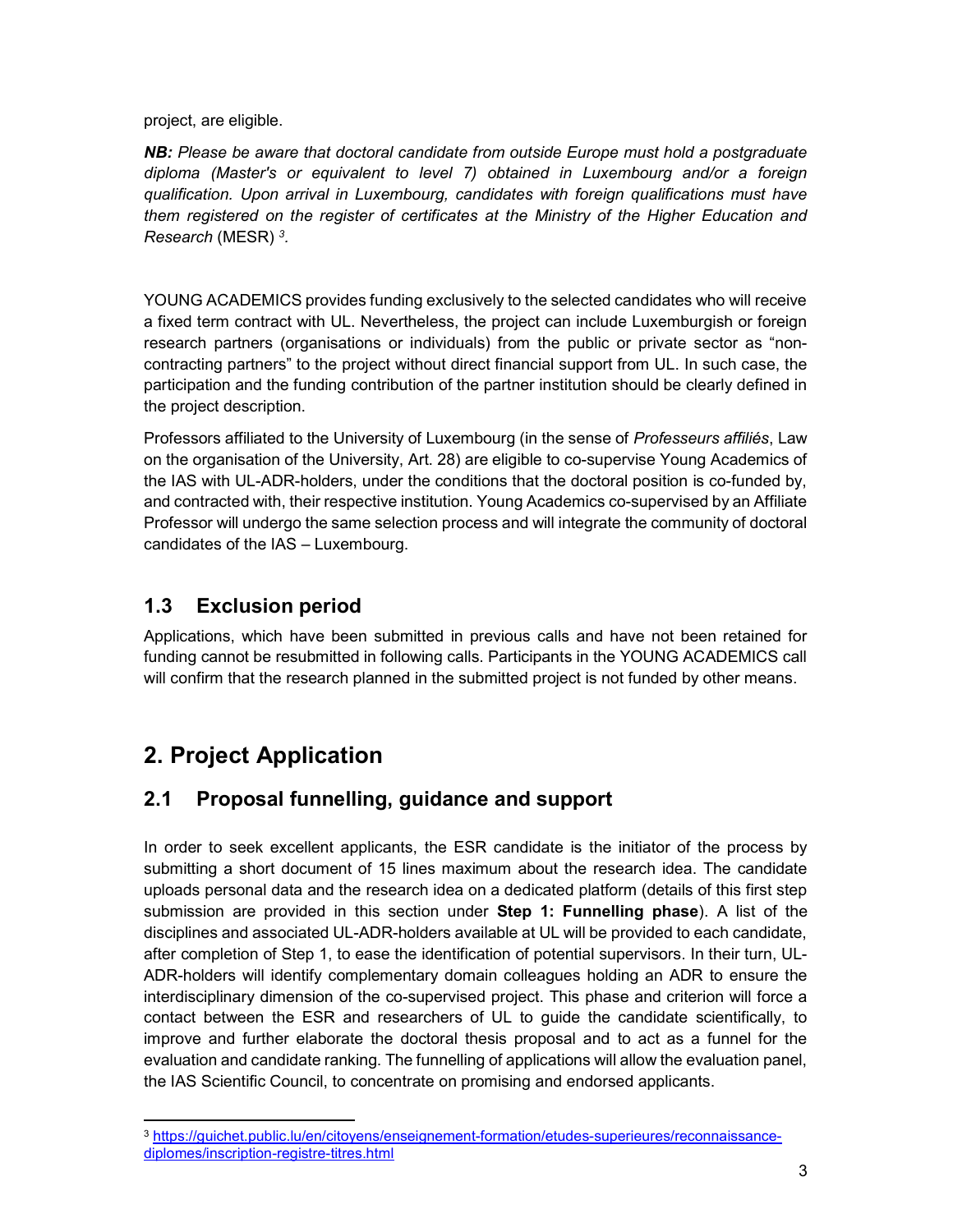In more detail, the submission procedure is defined in two steps:

#### Step 1: Funnelling phase

1.1) The candidate fills the online "Research Project Idea" form of 16 questions and answers the 16 fields (all fields must be answered or the submission will be rejected) available on the IAS Luxembourg website under https://ulsurvey.uni.lu/index.php/878985)

Question 1: First name (lowercase).

Question 2: LAST NAME (uppercase).

Question 3: Postal address of your current residence.

Question 4: Zip code of your current residence.

Question 5: Country of your current residence.

Question 6: E-mail address where we can send you project information.

Question 7: Citizenship.

Question 8: Current / latest University or institution and its country.

Question 9: Latest degree obtained: discipline of your Master or any equivalent diploma awarded (at least level 7 is required).

Question 10: Select minimum 2 and maximum 3 disciplines required to address your research question. Choose "Other" if your discipline is not listed. You can also indicate the sectors (health, industry, environment …) targeted by your research.

Question 11: Please indicate if you are already in contact, or have already identify your supervisor at the university. Indicate his/her name.

Question 12: Choose your preferred mode for sharing your research Idea: either by (1) entering directly the text in a field of this form or (2) by uploading a file (PDF format only).

Question 13: Describe here in maximum 15 lines your research idea without unravelling potential intellectual property.

Question 14: Upload file describing your main research idea without unravelling potential intellectual property (PDF format only).

Question 15: Explain why the disciplines you selected (A, B or C) in the question n°10 are required to address your research questions?

Question 16: Cite here maximum 5 main areas of scientific interests in decreasing order of interest.

1.2) As soon as the survey is completed, a staff of the IAS-Luxembourg will acknowledge receipt of the research project idea and send to the candidate a list of UL-ADR-holders in the selected doctoral school where the programmes belong if the candidate has not yet identified his/her supervisor (a PDF file named by the Doctoral School).

1.3) The candidate selects in this file a potential supervisor (UL-ADR-holder) having expertise in the main disciplines of the thesis.

1.4) The candidate sends the Research Project Idea document (available on the IAS website), his/her curriculum vitae, and a motivation letter to the selected UL-ADR-holder  $(ias@uni.lu$  must be in copy for tracking and recording the applications).

1.5) The UL-ADR-holders will identify a complementary domain colleague holding an ADR to ensure the interdisciplinary dimension of the co-supervised project.

1.6) The doctoral candidate and the 2 UL-ADR-holders (supervisor and complementary domain expert) discuss and develop together the project proposal and update the application form "Young Academics - Proposal for Projects UL - Internal Call 202X Application Form" available on the IAS Luxembourg website at https://wwwen.uni.lu/ias/document\_templates)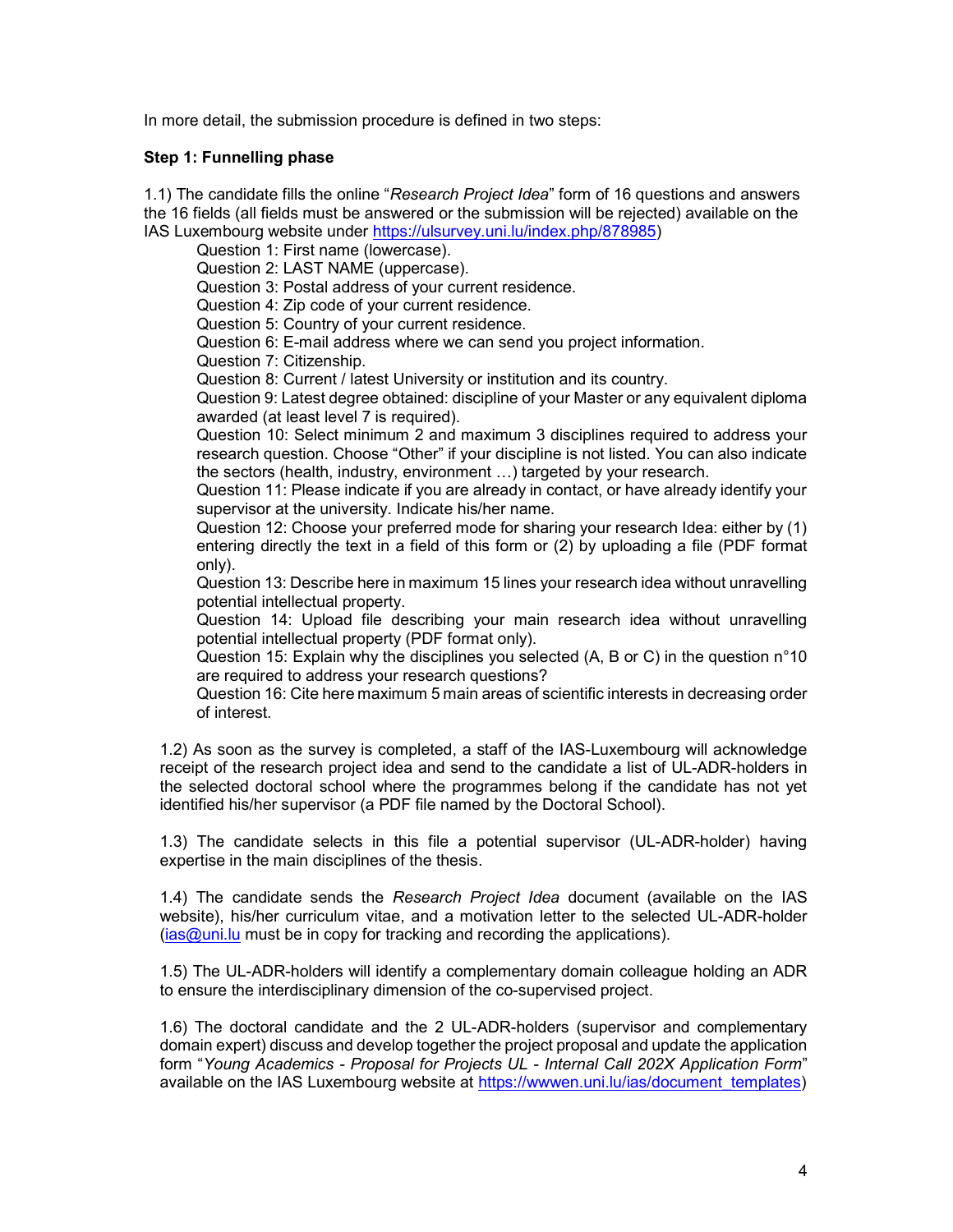#### Step 2: Submission of the projects (see chapter 3 for Practical Application)

The supervisor submits online (ePAS platform https://research.uni.lux/pages/home ) the following documents: 2.1) Application Form (7 pages) 2.2) CV of the doctoral candidate (free format) 2.3) Letter of motivation from the doctoral candidate (1 page) 2.4) Common letter from the 2 supervisors supporting the candidate and project application (1 page) 2.5) Master certificate

#### No Budget file is requested for a Young Academics project.

The contact between the applicant and the supervisors will be done within the code of conduct of UL, which commits to "promoting fairness, inclusion, individual dignity, courtesy, sustainability, transparency, integrity, including scientific and research integrity, and professional growth, and to avoiding any unethical actions, which detract from our reputation for integrity and our commitment to trust and respect" (https://wwwen.uni.lu/university/official\_documents).

#### Final Submission Deadline

The selection of a supervisor, submission of a project idea, and the development of a full proposal through a joint effort from the candidate, the supervisor and the complementary domain colleague, and finally the proposal submission must happen BEFORE the submission deadline (30<sup>th</sup> of June for the 2021 call).

### 2.2 Principal Investigators and project coordination

The Young Academics will be encouraged to gain experience in managing a research project under the supervision of UL Professors and other ADR-holders, mentorship from IAS fellows, and will:

• interact with different departments, research groups, or UL-entities;

• follow the rules specified in the Doctoral Education Agreement (DEA) (Sections 1 to 11) that describes the requirements for completing a doctoral programme at the University of Luxembourg

(https://wwwen.uni.lu/studies/doctoral\_education/doctoral\_education\_agreement);

- be responsible for designing, managing and executing the project activities on a day-to-day basis under the supervision of at least two ADR-holders that are UL staff (including affiliate professors);
- respect high standards of ethical principles and research integrity;
- ensure the scientific quality of the research and the project contribution to the four missions of the IAS-Luxembourg:
	- $\circ$  to leverage bold and interdisciplinary research at the very forefront of science,
	- $\circ$  to symbolize UL's values of excellence, interdisciplinarity and internationality,
	- $\circ$  to build bridges in-between the UL community, international visitors and the society,
	- $\circ$  to contribute to the attraction and retention of international talent.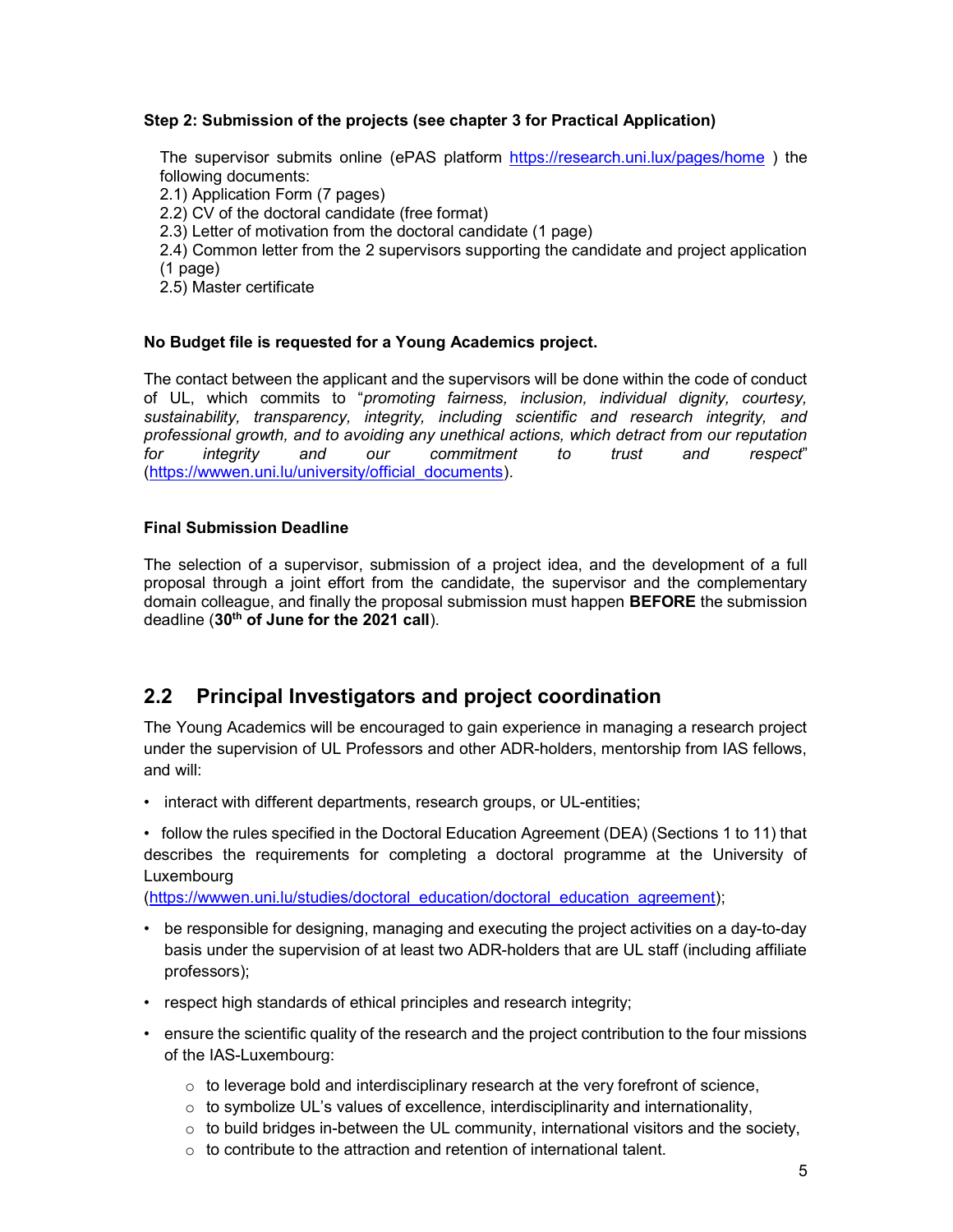- initiate the writing and organize the submission of the project proposal with strong initial support from UL-ADR-Holders, facilitates interdisciplinary approaches, the coordination between his/her co-supervisors, the reporting, and the exchange with the UL administration and governance;
- be the main point of contact with the Head of IAS-Luxembourg and the Research Support Department for questions related to his/her project.

# 2.3 Specificities of the YOUNG ACADEMICS projects

### Duration and budget ceiling

Doctoral projects have a minimum duration of 3 years and a maximum duration of 4 years, in line with the 2018 University law. The IAS-funding granted to a YOUNG ACADEMICS project is limited to the amount covering the net salary and a maximum of 10 000 $\epsilon$  for travel, conference fees, and publication costs. Additionally, for ESRs travelling more than 4000 km (see Uni.lu - Travel Policies and Procedures) to join Luxembourg, the IAS-Luxembourg will cover the actual cost of an economy return ticket valid for the beginning and the end of their doctoral programme.

### Project resubmission and follow-up

Applicants to the YOUNG ACADEMICS call confirm that the research planned in the submitted YOUNG ACADEMICS project is not funded by other means. The combination of a YOUNG ACADEMICS project with other IAS funding instruments is possible. Thus, Young academics fellows can participate to BRAINSTORM sessions and can contribute to an on-going AUDACITY project.

Follow-up projects are not eligible, as their attained maturity shall enable a submission to external funding instruments available at the FNR, Horizon Europe, ERC, ESA or any other postdoctoral fellowship.

# 2.4 Intellectual property rights (IPR), acknowledgement, and authorship

### IPR

-

For employees of the UL, the Intellectual property rights (IPR) fall under the UL policy in force for the valorisation of research results such as stated in the University law, the working contract and the Guiding principles for the valorisation of research results and intellectual property rights<del><sup>4</sup></del>.

A consortium agreement, including an intellectual property rights agreement, has to be setup if a project partner is not employed by UL, this includes the cases of Affiliate Professors and self-employed doctoral candidates.

<sup>4</sup>https://wwwen.uni.lu/media/files/guiding\_principles\_for\_the\_valorisation\_of\_research\_results\_and\_intellectual\_pr operty\_rights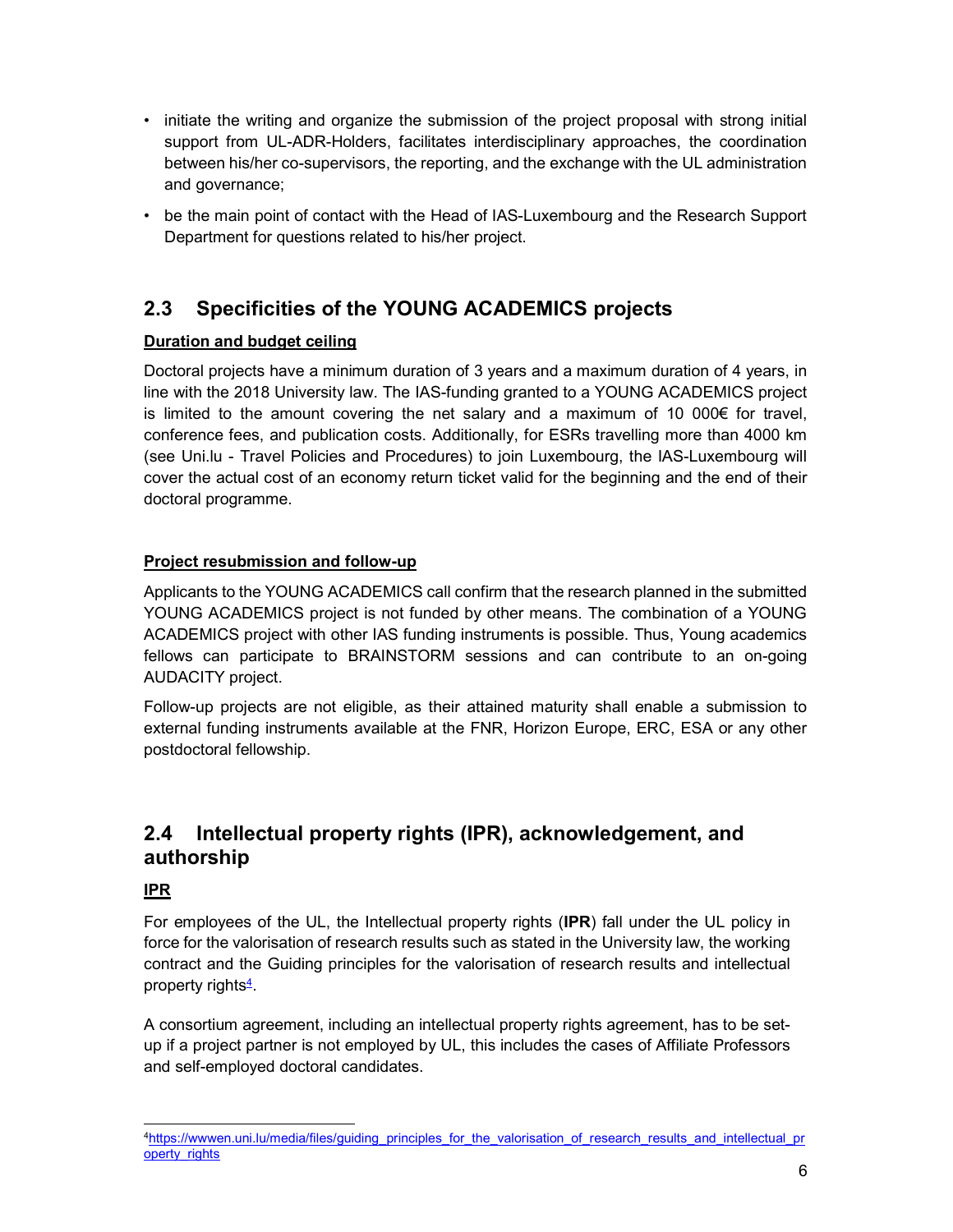#### Funding acknowledgement statement

Publications and any other communication media generated through the YOUNG ACADEMICS funding instrument should acknowledge the financial support from the IAS in the following form: "Author X acknowledges financial support of the Institute for Advanced Studies of the University of Luxembourg through a YOUNG ACADEMICS Grant (YOUNG ACADEMICS -Year-No. XXX)".

#### Result valorisation

At UL, the initial purpose of a patent is to communicate the results to potential stakeholders. The valorisation process allows the University of Luxembourg to protect, add value and transform the foundational research results into products, processes, services or innovative and economically viable forms of technology duly protected by intellectual property rights. According to the national law, all researchers who decide to valorise an innovative result, coming from their scientific work, must declare it to their employer. The central Office of Partnership, Knowledge and Technology Transfer (PaKTT Office) at UL provides support and guidance for researchers who aim to valorise innovative results. Further questions to IPR issues, shall be raised to the attention of the central PaKTT or support structures/officers at the concerned entity of the University.

### 2.5 Ethics, Open science, gender and doctoral education

### Code of conduct, ethics and personal data

UL promotes the responsible conduct of research as described in the University of Luxembourg - Code of Conduct<sup>5</sup>), meets the Guiding Principles for Innovative Doctoral Training set by the European Commission, and also respects fundamental ethical principles as listed in the Charter of Fundamental Rights of the European Union.

At UL, any research involving the participation of human subjects, animals or the use of biological materials or personal data, or which may represent a risk for the environment or for society, is considered as having an ethical component.

Ethical components have to be specifically addressed in the YOUNG ACADEMICS proposal, by fulfilling the **ethics principles<sup><u>6</mark></del> in force at UL. The following panels and contact**</sup></u> points (at UL or national) are relevant to provide support and guidance:

• Researchers must consult the **Ethics Review Panel** of the University of Luxembourg  $(ERP, erp-submissions@uni.lu)$  regarding the general ethical aspects of their projects before beginning their research. The Ethics Review Panel may not intervene after the start of a research project phase that raises ethical questions. It may not approve research project a posteriori. If the project deals with human subjects or samples, the Comité National d'Éthique de Recherche<sup>7</sup> (CNER) and/or the Commission Nationale de la

<sup>&</sup>lt;sup>5</sup> University of Luxembourg - Code of Conduct (https://wwwen.uni.lu/university/official\_documents)

<sup>&</sup>lt;sup>6</sup> https://wwwen.uni.lu/research/researchers\_research/standards\_policies

<sup>7</sup> www.cner.lu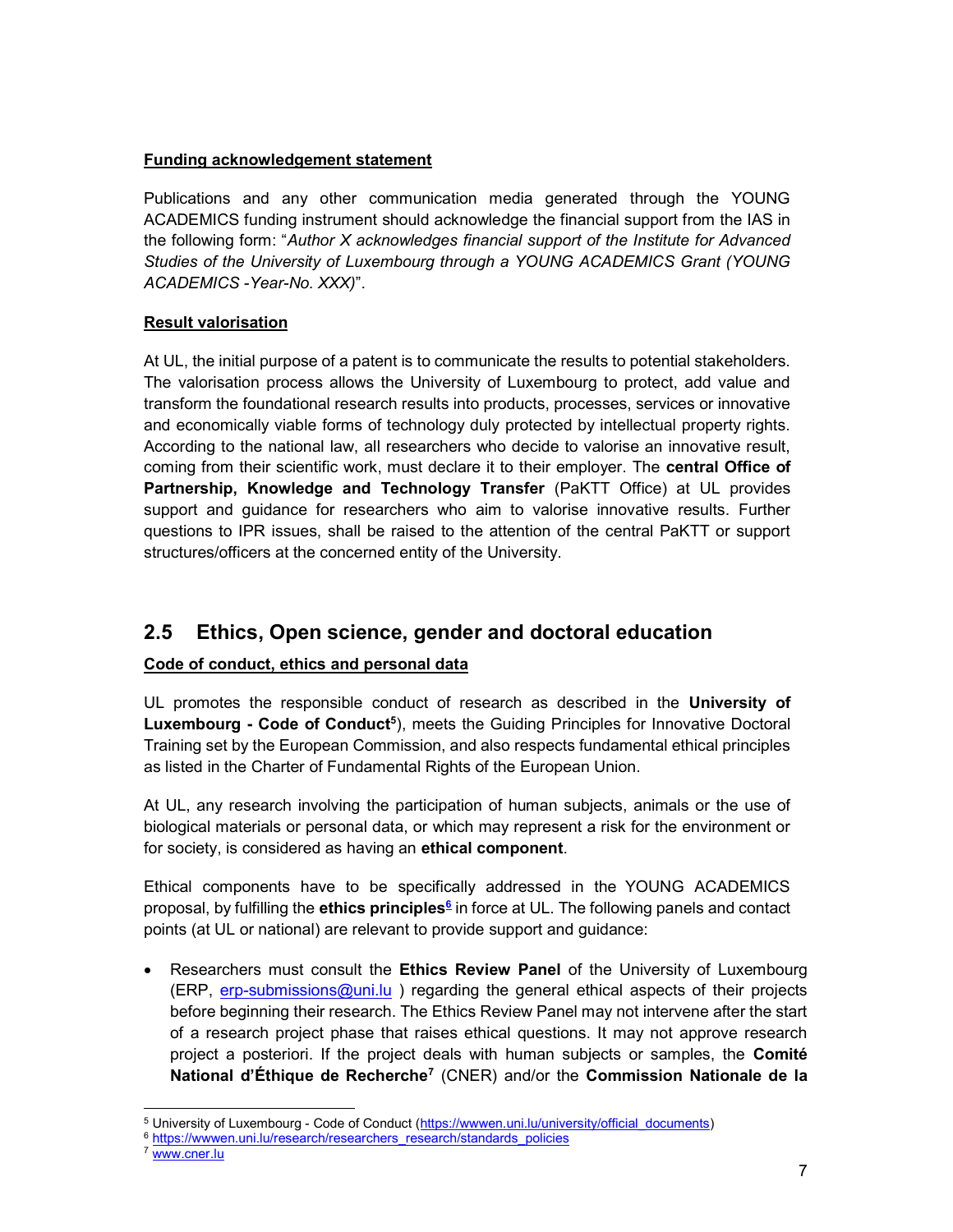Protection des Données<sup>8</sup> (CNPD) need to extend their approval prior to the launch of the project.

- In case the experimentation involves animals, the **Animal Experimentation Ethics** Committee of the University of Luxembourg (AEEC, aeec@uni.lu) shall be consulted. This committee examines and delivers an opinion on projects that use animals for scientific purposes.
- For projects handling personal data, the **Data Protection Officer** at UL (DPO,  $\frac{d}{d}$ po@uni.lu) provides advice and guidance about data protection to University staff and is the contact person for the National Commission for Data Protection (CNPD). Such projects shall receive approval of the CNPD prior to the start of the project.
- In case of conflict, the Office of the Ombudsman at the University of Luxembourg is a confidential, impartial, independent, and accessible place of support for the university community. The ombudsman offers conflict management coaching, shuttle diplomacy, mediation, restorative circles and conferences to mitigate workplace conflicts. The ombudsman further offers presentations and workshops on healthy communication and conflict mitigation, conducts informal inquiries, and makes non-binding policy recommendations to all levels of university administration to address potential gaps and inequities. $9$

#### Open Science and DORA

UL encourages the dissemination of research results towards the scientific community and the greater public, as well as their protection and economic exploitation, along the general principle "as open as possible - as closed as necessary". In order to maximize the impact of research outputs on science and society, Young Academics are encouraged to disseminate broadly the project results through high quality, scholarly publications with an immediate access to the final peer-reviewed contents. Article processing charges (APC) for full Open Access publications or similar fees are eligible for funding through the YOUNG ACADEMICS instrument. In the spirit of the San Francisco Declaration on Research Assessment (DORA), UL also recognizes the value of other research outputs and encourages notably YOUNG ACADEMICS applicants to deposit research data according to the FAIR principles on field-specific or generic repositories. In the same line, reviewers evaluating applications to the IAS calls are expected to give value to all types of research outputs independently of journal-based metrics.

#### **Gender equity**

UL wishes to promote gender equity in research and academic careers. Within this general principle, the University will ensure that the Young Academic community of the IAS presents itself a gender balance, receives relevant gender-awareness training material. Additionally, the Scientific Council of the IAS-Luxembourg includes the University Gender delegate<sup>10</sup> as an observer in the selection process.

-<sup>8</sup> www.cnpd.lu

<sup>&</sup>lt;sup>8</sup>https://wwwen.uni.lu/universite/presentation/organigrammes/organigramme\_rectorat\_administration\_centrale/offi ce\_of\_the\_ombudsman

<sup>&</sup>lt;sup>10</sup> https://wwwen.uni.lu/university/about\_the\_university/governance/gender\_equality\_officer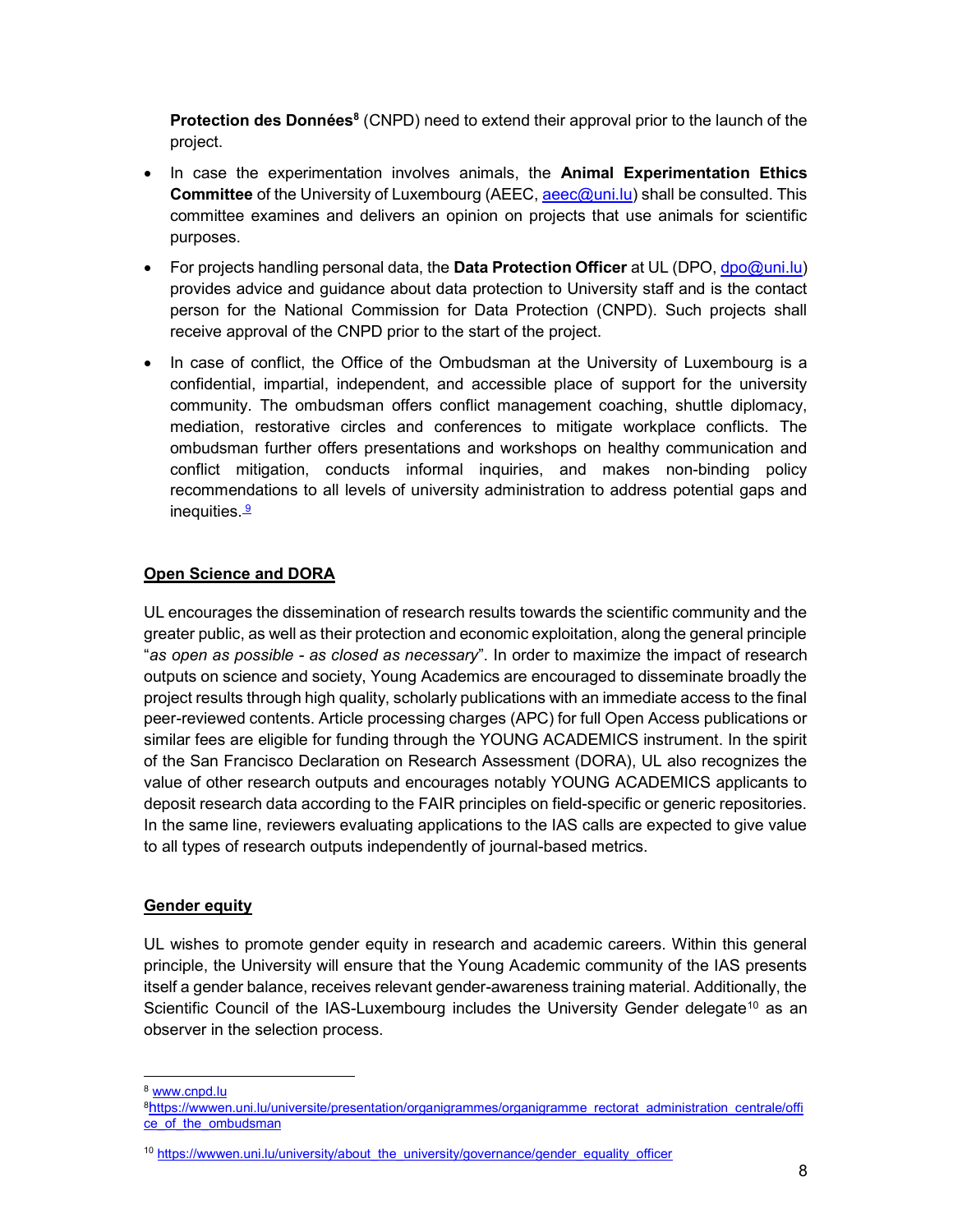### Doctoral education

Doctoral candidates of a YOUNG ACADEMICS project are registered in one of the doctoral programmes of the University of Luxembourg under the supervision of two UL ADR-Holders, together with complementary domain experts, if needed (in line with the Doctoral Education Agreement). Further information on doctoral education at UL can be found under "Doctoral education<sup>11</sup>" and "Office of doctoral studies –  $BED<sup>12</sup>$ ".

The objectives of the DEA are to describe and regulate the rights and obligations of the doctoral candidate and the (co-)supervisors. It should be set up at the latest 6 months after the start of studies, and initiated by the supervisor.

# 2.6 Eligible Costs

The maximum funding of a YOUNG ACADEMICS project is limited to the amount covering the gross salary including employer's charges and a maximum of 10 000€ for travel, conference fees and publication costs. It can be annually distributed in an ad hoc manner over the entire project duration (maximum 4 years for the doctoral programme). As mentioned above and on specific condition, travel exceeding 4 000 km back and forth UL to join the doctoral programme is covered (1 economy return ticket) for foreign candidates.

The Project Budget Form (Excel table used for other internal project submission) is NOT requested for the YOUNG ACADEMICS submission. The travel and other costs (see table below) will be covered by the amount of 10 000€ granted to each project and will be wisely allocated over the project duration under the responsibility of the doctoral candidate's supervisor (max 4 years).

|                  | YOUNG ACADEMICS<br>costs | <b>Eligibility</b> | <b>Applicability</b>                                        |
|------------------|--------------------------|--------------------|-------------------------------------------------------------|
|                  | Salary                   | YES.               | Doctoral candidates                                         |
| Equipment<br>NO. |                          |                    | To be covered by research group                             |
| 3                | Consumables<br>NO.       |                    | To be covered by research group                             |
|                  | Travel costs             | <b>YES</b>         | Consult the UL financial guidelines*                        |
| 5                | Subcontracting           | NO.                | To be covered by research group                             |
| 6                | Other costs              | <b>YES</b>         | Conference fees, Open Access publication cost,<br>Trainings |

\*see Intranet: ULI > The University > SFC > Policies and Procedures

For ESRs travelling more than 4000 km to join Luxembourg, Uni.lu will reimburse the actual cost of an economy return ticket valid for the beginning and the end of their doctoral programme.

# 2.7 External contribution to YOUNG ACADEMICS projects

### Affiliated Professors

<sup>11</sup> https://wwwen.uni.lu/studies/doctoral\_education

<sup>12</sup>https://wwwen.uni.lu/university/about\_the\_university/organisation\_charts/organisation\_chart\_rectorate\_central\_a dministration/office\_of\_doctoral\_studies\_bed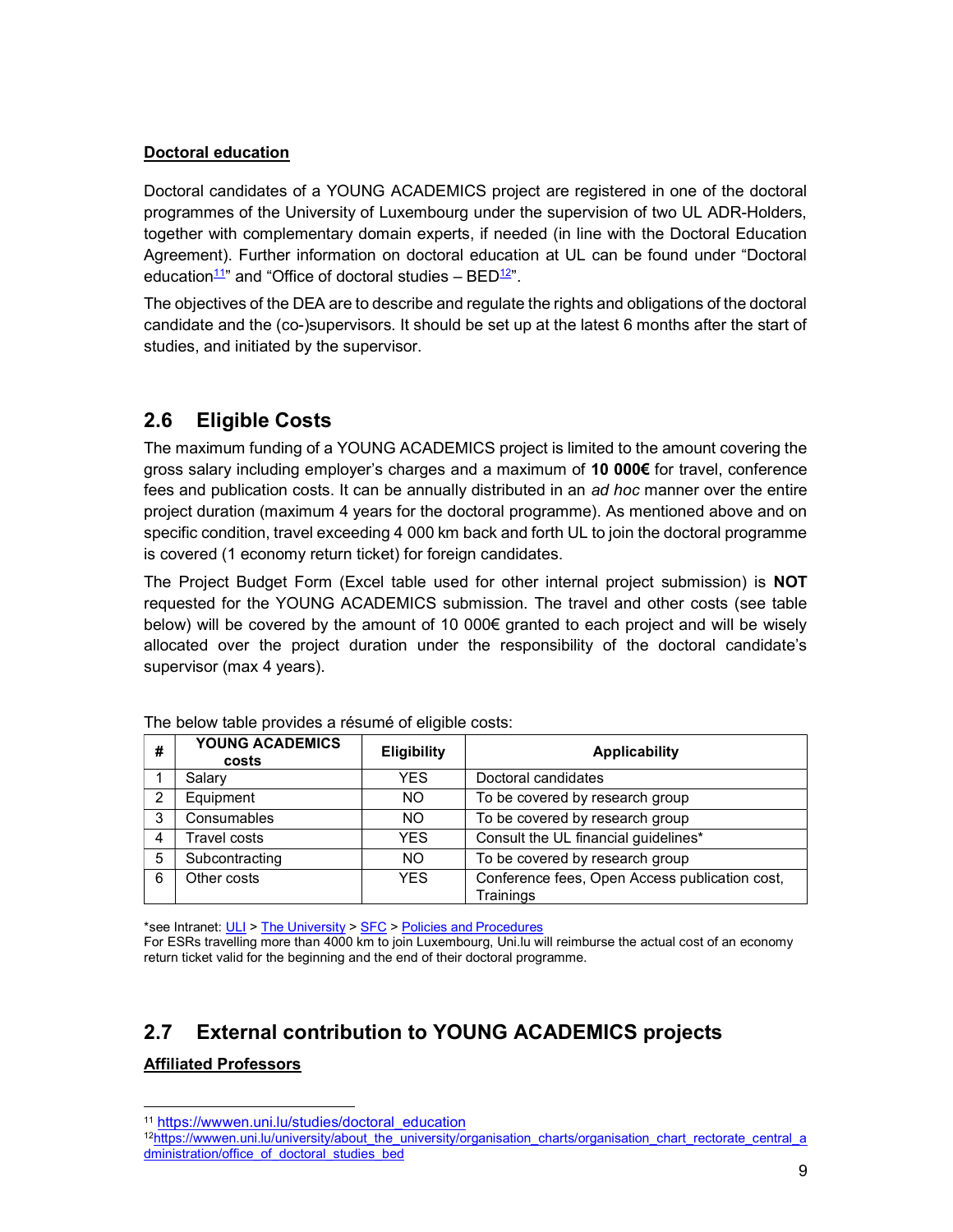Affiliated Professors<sup>13</sup> of the University of Luxembourg can contribute to YOUNG ACADEMICS projects as supervisor or mentor of a doctoral candidate (see conditions in 1.2)

### Contribution from other IAS funding instruments

If you plan a combination of different IAS funding instruments (e.g. application to a BRAINSTORM project), please list all the projected funding supports in the project description (not applicable for the 2021 call).

### Other external contributions

Private financial donation by a charitable organisation or additional financial support from public organisations to the project are considered as external financial contributions, which should be listed in the financial statement.

Foreign partner's contributions to the project as "non-contracting partner" are considered as an external source of funding.

# 3. Practical Application to the YOUNG ACADEMICS call

# 3.1 Key rules

- UL-ADR-holders are expected to file the application through the UL system.
- Proposals must be written in English with a fixed number of pages. Refer to the application templates for further instructions.
- The initial step is a declaration of interest by the candidate through a Project Idea Form, the CV of the candidate, and a motivation letter sent together to the UL-ADR-Holder email address (chosen in the list available on the university website), with a mandatory copy to ias@uni.lu. The Project Idea form is thus used only to contact one of the UL-ADR-holders listed on the website of the IAS (see section 2.1), but will not be submitted with the final Application Form.
- The complete Project Application consists of the Application form (7 pages), a CV of the doctoral candidate (free format), a letter of motivation from the doctoral candidate (1 page) and a common letter from the 2 supervisors supporting the candidate and project application (1 page).
- The Project Budget Form is not requested for a Young Academics project.
- Please use Arial, font 11, single space to fill in the application form.
- All proposals for the YOUNG ACADEMICS call will have to be submitted via the online submission tool (https://research.uni.lux). The main supervisor-ADR-holder initially selected by the doctoral candidate will assist the candidate in the on-line project submission.
- Modifications after the deadline are not accepted. Incomplete proposals and those received after the deadline will not be processed.

<sup>13</sup> Affiliated Professors in the sense of the University law of 27 June 2018, Section IV, article 28, and related internal regulations (ROI) in force.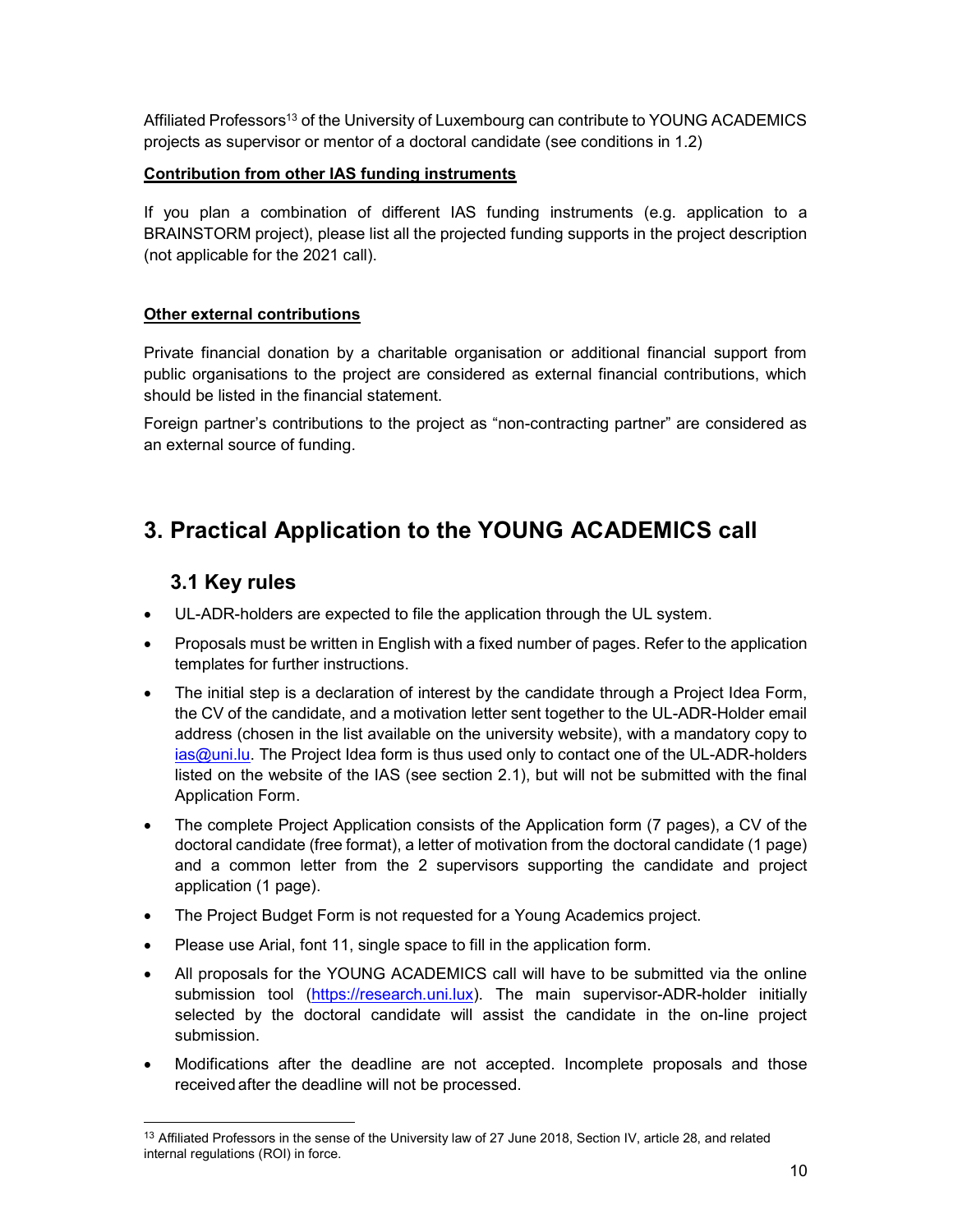# 3.2 Tasks prior to submission

- 1. Your submission can gain in quality and strength by being pre-reviewed. Most helpful is to have your pre-final version read by a senior colleague with long experience in successful grant writing from a neighbouring, not your own immediate speciality. This will ensure that you 'sell' your application well to the UL research community and the College of IAS fellows via the written project proposal (in future calls and in a post-pandemic perspective, applicants of eligible proposals will be invited to present and defend their project in front of the IAS Scientific Council in an oral pitch with the UL community as audience), and finally to the IAS Scientific Council composed of both UL-internal and UL-external experts with proven interdisciplinarity and responsible for the final ranking. This step is part of the University's quality assurance process.
- 2. Please contact your HR partner for details about researcher employment, e.g. concerning contract duration of CDDs.
- 3. Submit the electronic Project Announcement Sheet (e-PAS)
	- The e-PAS is requested by the Research Support Department prior to submission to confirm that your YOUNG ACADEMICS application is approved by all necessary instances in your Faculty or Interdisciplinary Centre.
	- Non-EU candidates have to provide, together with the application form, a certificate of recognition of the diploma to be equivalent to level 7<sup>14</sup>.
	- Go to the online submission tool https://research.uni.lux and create a new electronic Project Announcement Sheet. For further information, please see the instructions online.

# 3.3 Application Process

-

The application process itself consists of 3 main steps. To ease the process, the UL-ADRholders are expected to proceed with the various IT steps on behalf of the doctoral applicants. After filling in the application form (word-file) offline, please go to the online submission tool https://research.uni.lux. After the submission of the e-PAS, you will be guided by the system through the application process. Here, you can also upload the completed application form and additional documents.

### Step 1: Fill in the application form (please carefully read sections 3.4)

- Download the application form (see Intranet: https://intranet.uni.lux/the\_university/sr/Pages/Internal-Research-Projects-%28IRP%29.aspx)
- Standardize the file name: "UL-IAS-YOUNG ACADEMICS 2021 ProjectACRONYM Applicant LastNAME Firstname .docx"

<sup>14</sup> https://guichet.public.lu/en/citoyens/enseignement-formation/etudes-superieures/reconnaissancediplomes/inscription-registre-titres.html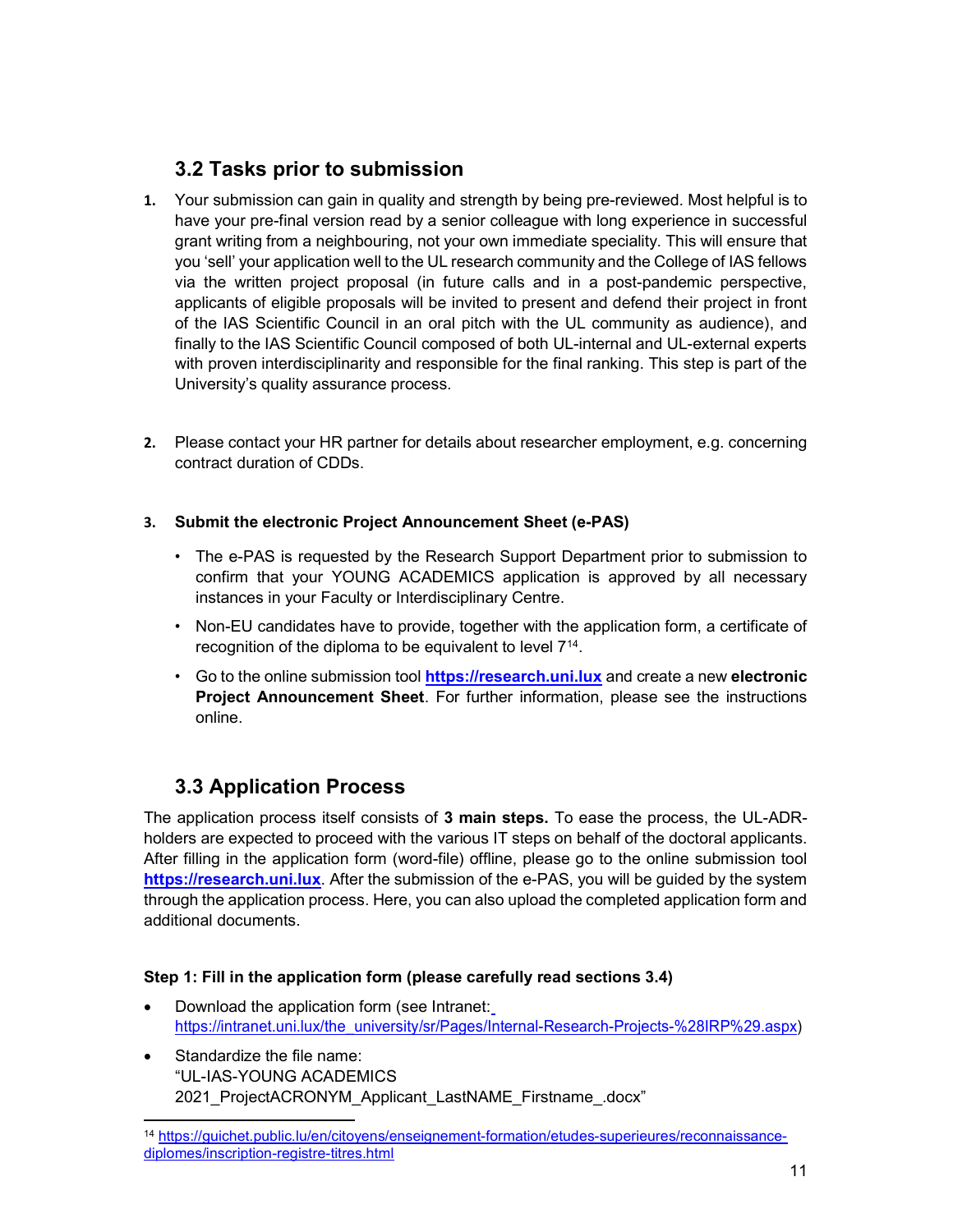• In the application form, fill in the requested information (please read carefully section 3.4). Transform the completed form into a pdf-file.

### Step 2: Upload the application form, complete the general project information and reviewer information via the online submission platform

- Upload the application form and other required documents as pdf-file.
- Master certificate or if the candidate has not yet finished his master, a school certificate from the candidate's university that he's currently in his last mater's year.
- Via the online submission platform, please check and edit the general project information, project description and abstract retrieved from the e-PAS.

#### Step 3: Invite your research facilitator/coordinator for proposal validation

 Via the online submission tool, you are required to invite your research facilitator / coordinator to validate your proposal. They can provide detailed advice and support. Please, ask for their internal deadline.

Please make sure that all items on the YOUNG ACADEMICS Checklist are checked! No submission prior to completed check is possible.

# 3.4 Application Form

### General project information

Project ACRONYM, project title, starting date (earliest possible starting date: 01.01.2022 but no later than 01.06.2022), duration (months), recruitment (doctoral candidate).

#### Project Description

#### Young Academic (Doctoral Candidate)

Please fill-in the requested information for the Doctoral Candidate (the applicant).

#### Supervisors A and B

 Please fill-in the requested information for the Supervisors (UL-ADR-holders with one taking the responsibility of the official supervision, may include an Affiliate Professor).

#### 1. Abstract (max. 0.5 page)

- Describe the main idea of your project in a summary orientated towards the greater public.
- The abstract should be concise, clear, informative and self-contained.
- As reviewers may be biased for or against a project after reading the abstract, make clear why the work is important and describe its interdisciplinary character.
- Please use a "lay writing style" that targets at a general interdisciplinary audience of nonexperts.
	- 2. State-of-the-art including your own relevant previous work (max. 0.5 page)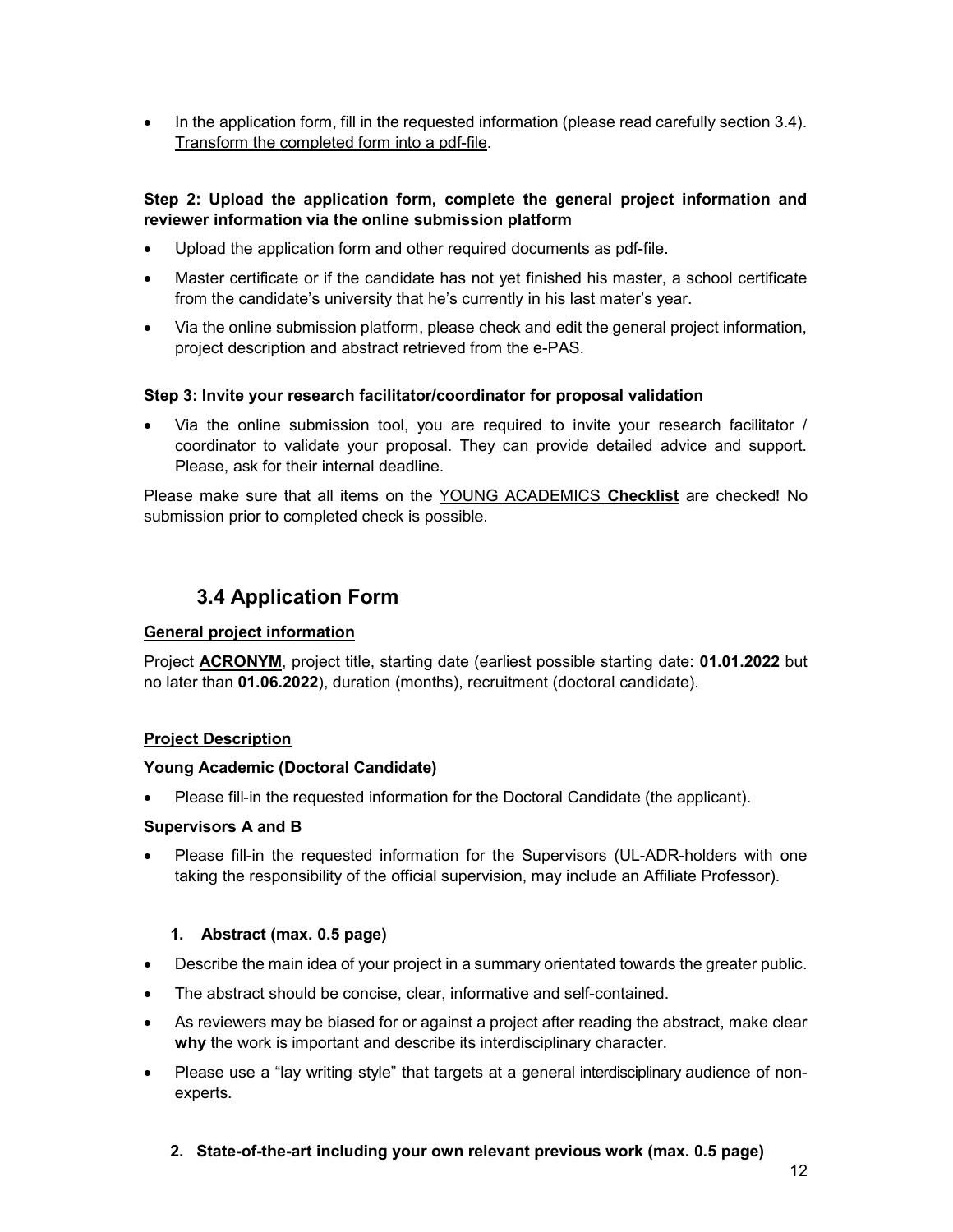- Describe the current scientific state of the art and on-going developments in fields relevant to your proposal, including your own previous work or your personal interest for this research topic.
- Include available theories, concepts or solutions, as well as conclusions, possibly with references to literature (references in the text).
- Provide an assessment of research needs (the main conclusions leading to the proposal).

### 3. Project description and objectives (max. 2 pages)

- Please note, that "Interdisciplinarity" and "Excellence" are essential criteria for the project evaluation. A YOUNG ACADEMICS project shall be a project within different departments in a Faculty, different research groups in an Interdisciplinary Centre, or between different entities of UL or with sister research institution in Luxembourg.
- The IAS applies the following definition of **interdisciplinary** research: "a mode of research by teams or individuals that integrates information, data, techniques, tools, perspectives, concepts, and/or theories from two or more disciplines or bodies of specialized knowledge to advance fundamental understanding or to solve problems whose solutions are beyond the scope of a single discipline or area of research practice<sup>15"</sup>.
- Young academic fellow: A junior, yet independent, researcher with strong critical thinking and that conduct his/her project at the forefront of science and that goes beyond the actual boundaries of knowledge, based on an idea which is unusually good and showing a willingness to take bold risks.
- In this section:

-

- $\circ$  Describe the interdisciplinary / intersectoral nature and the strong originality of the project in general.
- o Explain why the interdisciplinary approach is important, i.e. the high risky and bold approach and the added-value compared to two or three separate individual approaches.
- o Explain how the project targets the generation of new knowledge.
- $\circ$  If applicable, describe the potential use of the results by other disciplines or sectors.
- Project objectives are best in the form of "scientific hypotheses"
	- o Outline your project's contribution to the research needs.
	- $\circ$  Clearly define the goal, objectives, focus and scope of the project in a realistic and, as far as possible, measurable form.
	- o State the main research questions and/or hypothesis to be addressed.
	- o Give a problem-solving scent to your proposal
	- o Make your text crisp and concise.

### 4. Research approach and methods (max. 0.5 page)

- Outline the approach (methodology) and methods used to address the research questions and hypotheses. Detail the interdisciplinary features of the approach. References must be listed in the body text.
- YOUNG ACADEMICS projects are bold in essence, describe how risks will be managed

<sup>&</sup>lt;sup>15</sup> Facilitating Interdisciplinary Research, Committee on Facilitating Interdisciplinary Research, National Academy of Sciences, National Academy of Engineering, Institute of Medicine, 2005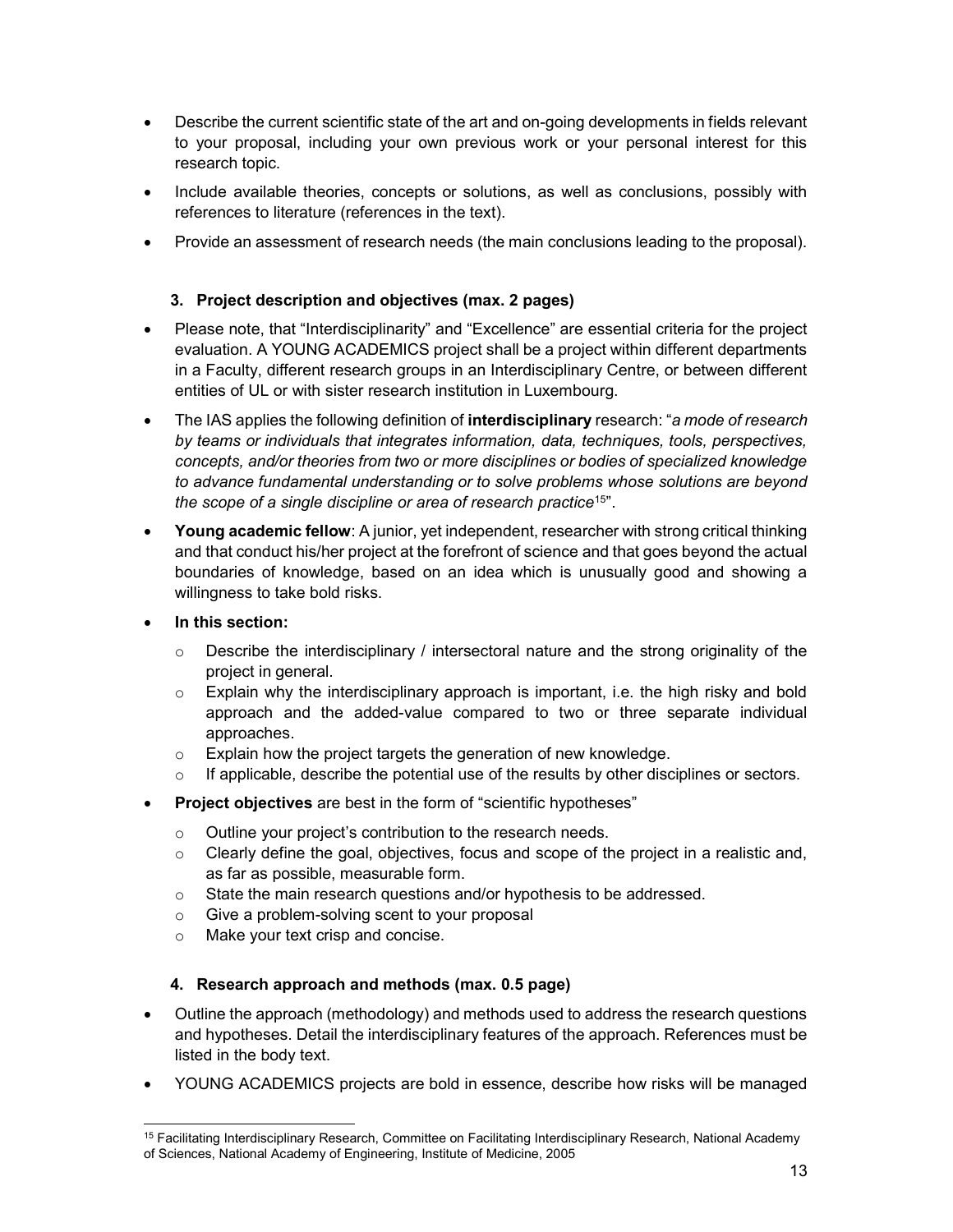and quality be assured.

- Project plan. The project plan is not part of the application form. It is expected to be described only for selected doctoral candidates. It will be developed within the thesis work plan integrated to the doctoral education agreement (DEA) and including the doctoral training plan of the candidate (acquisition of ECTS).
	- 5. Project outcomes of the doctoral research project (max. 0.5 page)
- Contribution to advancement of the candidate profile as a researcher. Describe how the interdisciplinary doctoral programme will benefit to build your profile as an independent Early -Stage Researcher by gaining in disciplinary and interdisciplinary skills while opening your path towards intersectorality, transnational mobility, and solution-driven attitude.
- Contribution to advancement of knowledge and UL's research community. Describe the project's contribution to knowledge production and how the results are exploited and disseminated within the research community. That is, how the project outcomes contribute to (1) the promotion of interdisciplinarity across UL, (2) advancement of the state of the art, (3) the development of the scientific community, and the UL and its entities in terms of capacities, competencies, visibility and attractiveness.
- If applicable, describe how the research project will contribute to knowledge generation and the future of society. Describe what efforts (publications and other activities) are foreseen in order to increase public awareness, societal well-being, and understanding of the research field.
- Please bear in mind that the Communication Department of the University of Luxembourg can support the dissemination of your research results towards society. For this purpose, you can contact Jean-Paul Hoffmann from the Communication Department (communication@uni.lu). Similarly, for the valorisation of your results and for questions related to IPR, the central PaKTT office is your contact point.

Legal and ethical requirements. All potential issues regarding data protection, intellectual property rights and ethical issues for the whole project (not only for activities carried out in Luxembourg) will have to be described for selected candidates at the time of filling the Doctoral Education Agreement (DEA). Please consult the University of Luxembourg's Policy on Ethics in Research and international codes of conduct<sup>16</sup>.

# 3.5 Budget template

No Budget Form is requested for a Young Academics project submission. You can find below the eligible costs during the lifetime of the project.

### 1. Personnel

-

### Category A1: UL staff contribution to the YOUNG ACADEMICS project not eligible for financial support

• List and enter the personnel category for the main and co-supervisors, mentors and any other contributors from UL staff.

<sup>&</sup>lt;sup>16</sup> Download on: http://wwwen.uni.lu/research/standards policies and http://www.fnr.lu/guidelines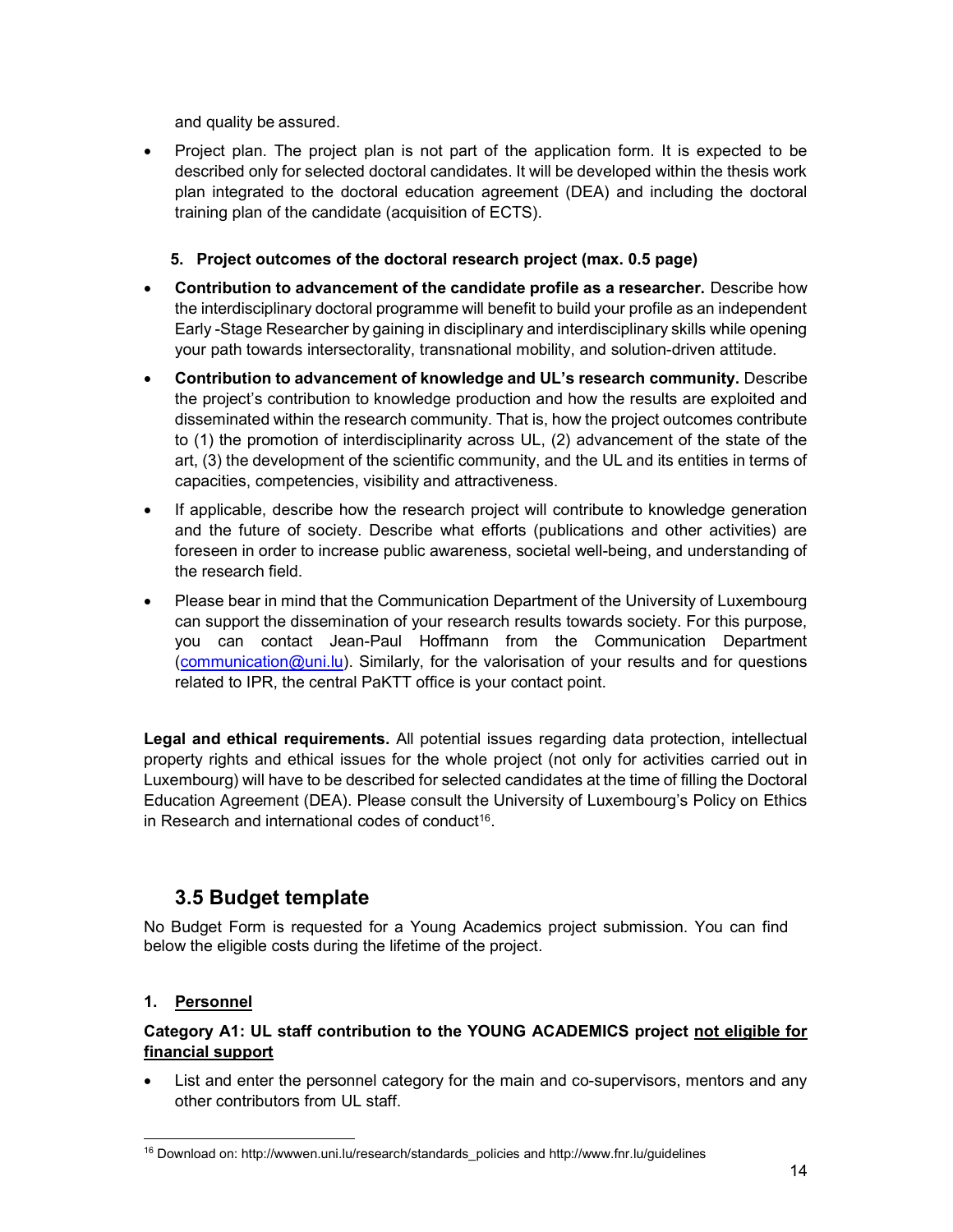- Contributors can include for instance staff working at UL but financed by a third party, such as the EU, industry, AFR individual or PRIDE doctoral or postdoctoral grants, and Affiliate Professors.
- Enter the period of involvement and the number of hours per week in the project of each contributors. Most contributors will probably be involved for the whole duration of the project.

### Category A2: YOUNG ACADEMICS Participants to be financed by the project

- Doctoral candidates can be funded through YOUNG ACADEMICS projects. They should be involved full time and work towards their doctoral degree. She/he must be registered in a doctoral programme at UL. Their PhD thesis must be the key project output.
- Salaries of permanent staff of the University are not eligible and should be listed in category A1.
- Note that the amounts in the tables are the **costs** of each position for the university. They are NOT the gross (brut) salaries.
- Many projects start later than anticipated and extension of the duration beyond the initially projected end date is possible. However, as salaries increase over time the extension might involve additional salary costs. These additional costs will not be covered by the IAS-Luxembourg and other sources will have to be found.

### 2. Other costs (max.  $10.000 \in \mathcal{E}$ )

#### Category B: Third party collaborators

Not eligible for funding in YOUNG ACADEMICS.

#### Category C: Durable equipment

Not eligible for funding in YOUNG ACADEMICS.

#### Category D: Travel in Luxembourg and Journeys abroad

- Each trip on behalf of the University must be undertaken in the most cost-effective way.
- Only the doctoral candidate can apply for travel costs.
- One return economy ticket is covered by UL for foreign candidate that have to travel more than 4 000 km to join Luxembourg.
- For eligible costs and applicable rates, consult the UL financial guidelines.

#### Category E: Documentation

Not eligible for funding in YOUNG ACADEMICS.

#### Category F: Other costs

- Costs for open access publishing, article processing charges (APC) for full Open Access publications or similar fees.
- Costs for conference participation.

### Category G: Operating expenses

Not eligible for funding in YOUNG ACADEMICS.

#### Category R: Additional income to cover project costs